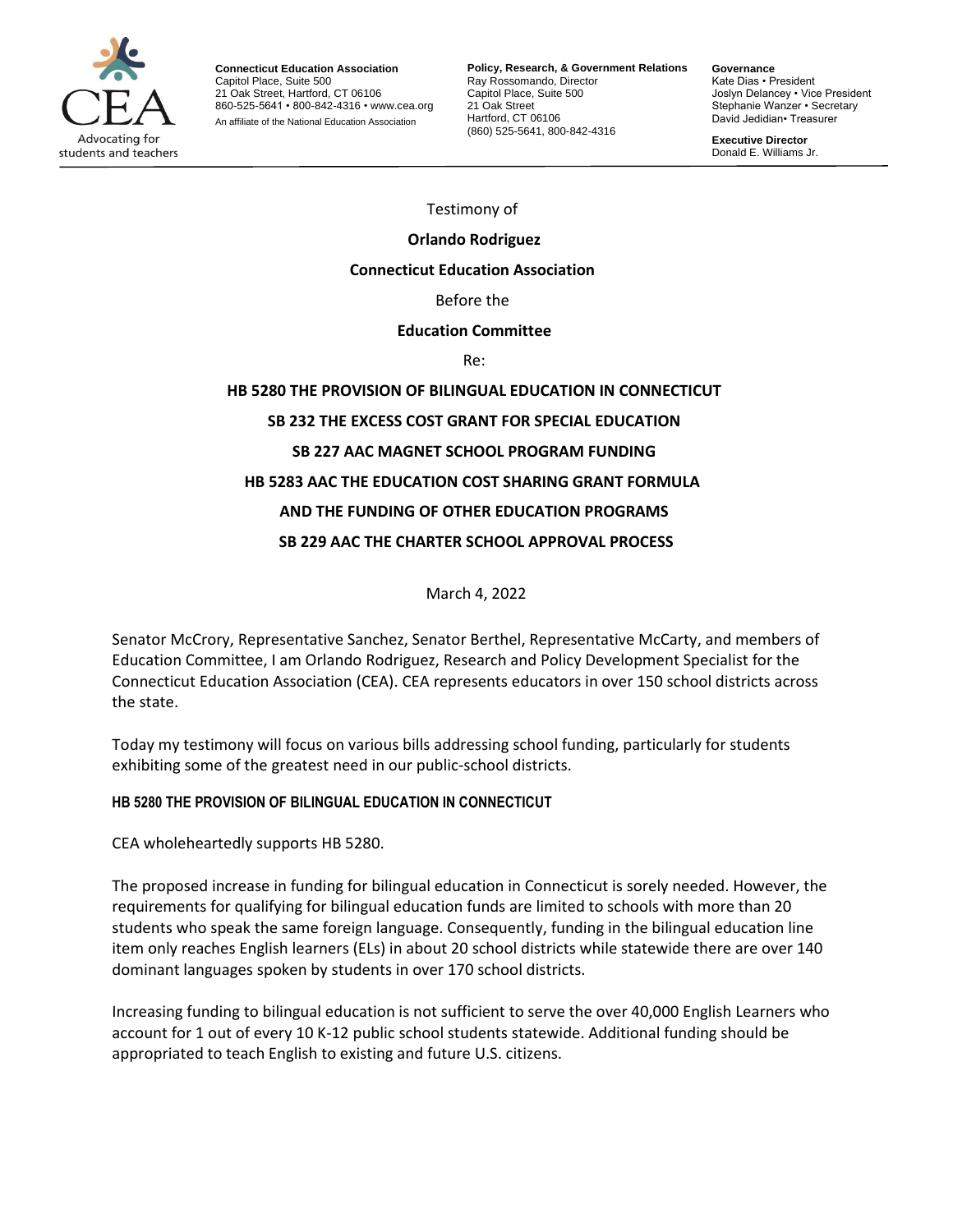Additionally, although the ECS formula provides a weighting factor for English learners, there is no statute requiring these additional ECS funds from EL student counts to be targeted toward the specific needs of ELs. In short, districts that benefit from EL counts in the ECS formula can allocate these funds to the benefit of non-ELs. There is no accounting of how these EL-based ECS funds are spent. The bill also establishes a dual-language seed grant to encourage local and regional boards of education to create a new dual-language program or expand an existing dual-language program. This seed grant should be funded with new dedicated funding and not by transferring funds from other worthwhile programs.

Dual-language programs benefit both English-speaking students and ELs. Dual-language instruction is done in both English and a foreign language. Years ago, I was fortunate to hear a student in one of our dual-language programs speak in three languages – Korean, English, and Spanish. The student's native language is Korean, but she spoke perfect Spanish. I almost cried. It showed that the U.S. can be a prosperous multilingual and culturally diverse country – like so many other countries are.

Dual-language programs in Connecticut have been in high demand among parents as evidenced by the new dual-language elementary school in Waterbury, which opened in the fall of 2021. The school received over 1,000 applications for 112 available seats.<sup>1</sup>

It is also important to note that dual-language programs are inherently integrated. Given the state's interest in reducing racial isolation, the state should invest in regional dual-language inter-district magnets that graduate bilingual students and that are truly integrated. By contrast, the state's investment in charter schools reinforces segregation. Shifting investments into dual-language programs would be a win-win for all, with the added benefit of generating lots of grateful parents to support our public education system.

Students whose native language is other than English are a benefit to our country. Sadly, it is often not viewed that way. CEA is grateful for this committee's focus on ELs and welcomes consideration for addressing the issues we raise in our testimony.<sup>2</sup>

We also urge the committee to recognize that proposals for new or expanded programs operated by CSDE must be appropriately funded to ensure they can be carried out successfully.

## **SB 232 THE EXCESS COST GRANT FOR SPECIAL EDUCATION**

We thank the committee for raising a bill to share the cost of special education in local districts more equitably. Special education is a critical component for providing equity for students facing disabilities. As you know, the federal government rightfully mandates such equity; but disappointingly, it woefully underfunds this commitment.

While we fully support the proposals in this bill, we also suggest that committee members consider implementing the many changes recommended by the State Auditors of Public Accounts. The auditors noted widely disparate fees being charged to local districts by service providers and lax bidding practices resulting in unnecessary costs. In their recommendations, the auditors recommended establishing standard fee schedules as a guideline for districts to assess costs.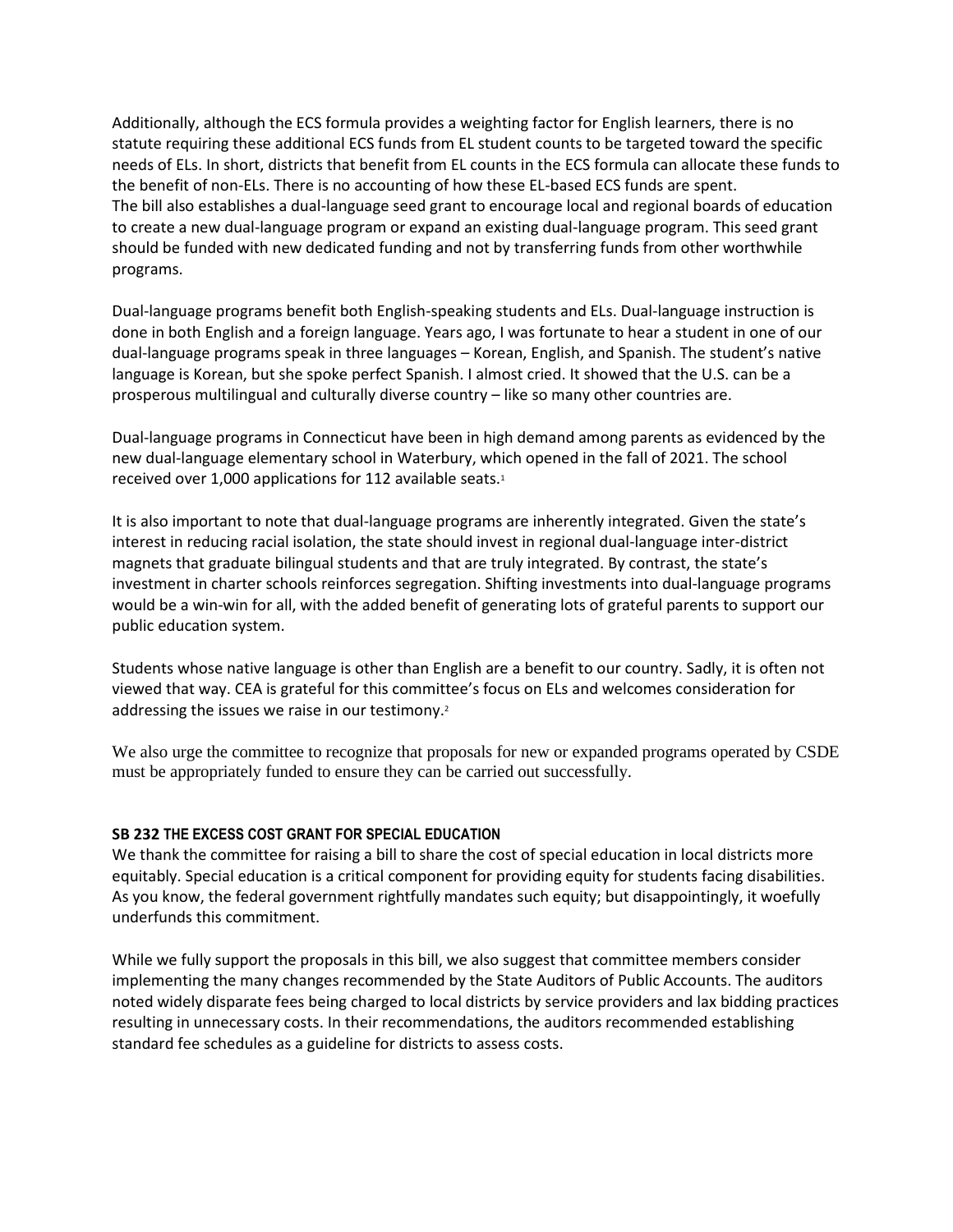Massachusetts sets standard pricing for special education services (a[t https://www.mass.gov/special](https://www.mass.gov/special-education-pricing)[education-pricing\)](https://www.mass.gov/special-education-pricing). Connecticut should too. There is no federal requirement that the cost for special education services must be as high as possible.

Without attention to cost controls, costs will continue to rise because districts do not pay usual and customary charges to providers of special education services, among other concerns. Paying more for services does not mean better services. It means fewer dollars are available for all special education students. In a competition for resources, all would benefit from districts following the recommendations from the State Auditors of Public Accounts.

## **SB 227 AAC MAGNET SCHOOL PROGRAM FUNDING**

CEA supports SB 227. Inter-district magnet schools have excelled in promoting learning through a commitment to diversity. But like many other districts in the state, challenges from teacher shortages, increasing costs, and the need for more student resources have grown. We support the 8% increase in state funding for all inter-district magnets. We also ask the committee to increase funding for OPEN Choice, which functions as a de facto inter-district program promoting learning through diversity.

# **HB 5283 AAC THE EDUCATION COST SHARING GRANT FORMULA AND THE FUNDING OF OTHER EDUCATION PROGRAMS**

We appreciate the time committee members have taken to look deeply into various education funding grants. While CEA is cautiously optimistic about this bill, we await further analysis by the Office of Fiscal Analysis on the impact of the changes on school districts across the board.

 As you review and revise this legislation, we ask committee members to consider the following: **Different State Interests in Each Grant Formula:** We also ask policymakers to honor the various individual policy missions of these grants. ECS is meant to address disparities across municipalities in their ability to raise funds for schools (Horton v. Meskill). Magnet schools were instituted to promote diversity and integration as hallmarks to better learning and child development; Sheff magnet schools were more intentionally and specifically designed to address racial isolation (Sheff v. O'Neill). Charter schools were instituted to encourage innovation, help meet unique student needs, and benefit, and not compete with, local public schools.

**Targeting Shortages of Teachers and Resources:** As we phase in, and hopefully increase ECS funding, the state should specifically earmark funds to address the teacher shortage by enhancing compensation and targeting resources that help educators better meet the needs of their students.

**Ensuring State Funds Reach Schools:** While the legislature's commitment to phasing in ECS helps build predictability for cities and towns, it does not provide the same predictability for Boards of Education. State payments for ECS are sent to the municipality. This frequently results in schools getting less money than they should as funds intended for schools are redirected to fund municipal services or reduce taxes. ECS should instead be sent directly to the school board.

**Adjust for Inflation:** We commend the proponents for including an inflation adjustment in the foundation for choice programs. However, there is no inflation adjustment to the ECS foundation for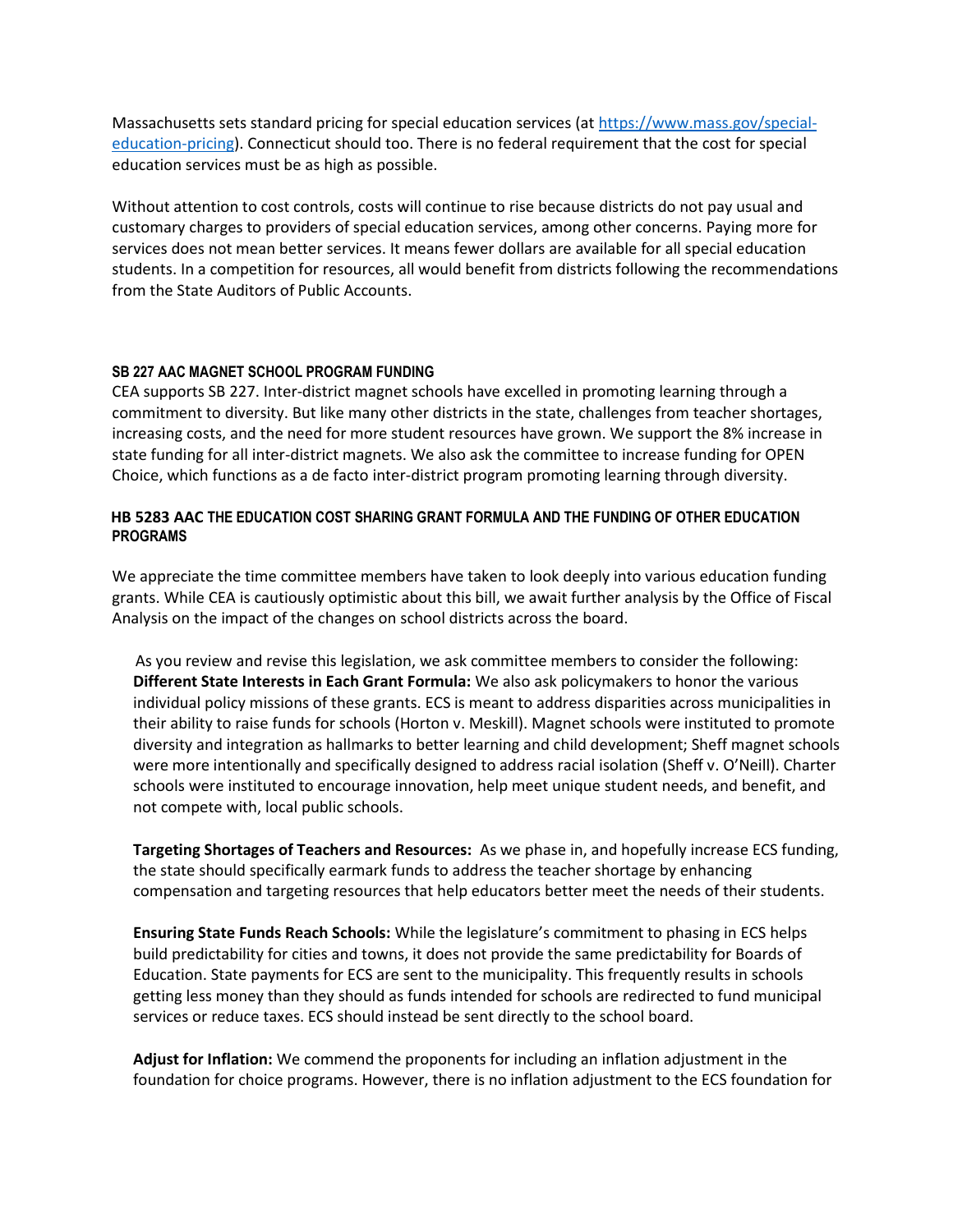local school funding. This will result in increases having to be borne by local taxpayers. We ask committee members to link the foundation for ECS to inflation too.

**Special Education and Transportation**: Local public schools pick up the costs of special education and transportation for children in choice schools like charter schools. When comparing funding, we ask lawmakers to consider this financial reality and its impact on schools.

# **SB 229 AAC THE CHARTER SCHOOL APPROVAL PROCESS**

CEA strongly opposes SB 229.

CEA opposes this proposal because it removes the General Assembly from decision-making about funding new charter schools. We also oppose SB 229 because it enables predatory charter management organizations to hold the General Assembly captive for funding an expansion of charter schools against the interests of the state.

SB 229 would shift decisions about school funding from where they rightly should be – with legislators and the General Assembly – to the Department of Education. If enacted, the result would be like giving the State Department of Education – and the State Board of Education – the authority to unilaterally decide the level of ECS funding for each of Connecticut's 169 towns. We urge rejection of this bill for this and several tangible reasons.

If enacted, this bill will also allow a charter school to accept students and begin operating *before* funding has been approved by the General Assembly. This would result in the repeat of troubling and manipulative charter management organization practices that PA 15-239 was enacted to prevent. Such actions by certain Connecticut charter schools sought to force the hand of the legislature by unilaterally increasing their number of seats or telling parents they were opening a new school thereby offering *phantom* seats without approval from the General Assembly.

From fiscal 2017 – only 5 years ago – to fiscal 2023, appropriations for charter schools have grown by nearly \$20 million (\$19,744,188, +18 percent).3,4 To put this in perspective; for fiscal year 2023, about \$10 million (\$10,680,828) has been appropriated for school-based health clinics. We should be spending more on school-based health clinics instead of adding new charter schools that take funds away from more needed investments. We make a similar argument in our testimony on HB 5280 regarding this committee's proposed increase in investments for English learners. We ask committee members to consider the benefit of investing in dual-language programs that promote integration and multilingualism over charter school expansions that intensify segregation.

Over the past decade, spending on charters has resulted in an unnecessary expansion of a parallel publicly funded K-12 system. Unlike locally elected boards of education, charter schools are overseen by unelected and unaccountable boards of governors who decide how to spend taxpayer dollars. Furthermore, some charters needlessly pay a fee to a Charter Management Organization (CMOs) for *phantom* "management consulting" services that charter schools do not need. Most charter schools in Connecticut manage their schools without sending dollars meant for classrooms to an outside business to do it for them. For the tax year ending June 2017, Achievement First, Inc. received more than \$17 million<sup>s</sup> in management consulting fees (Achievement First, Inc. is the Charter Management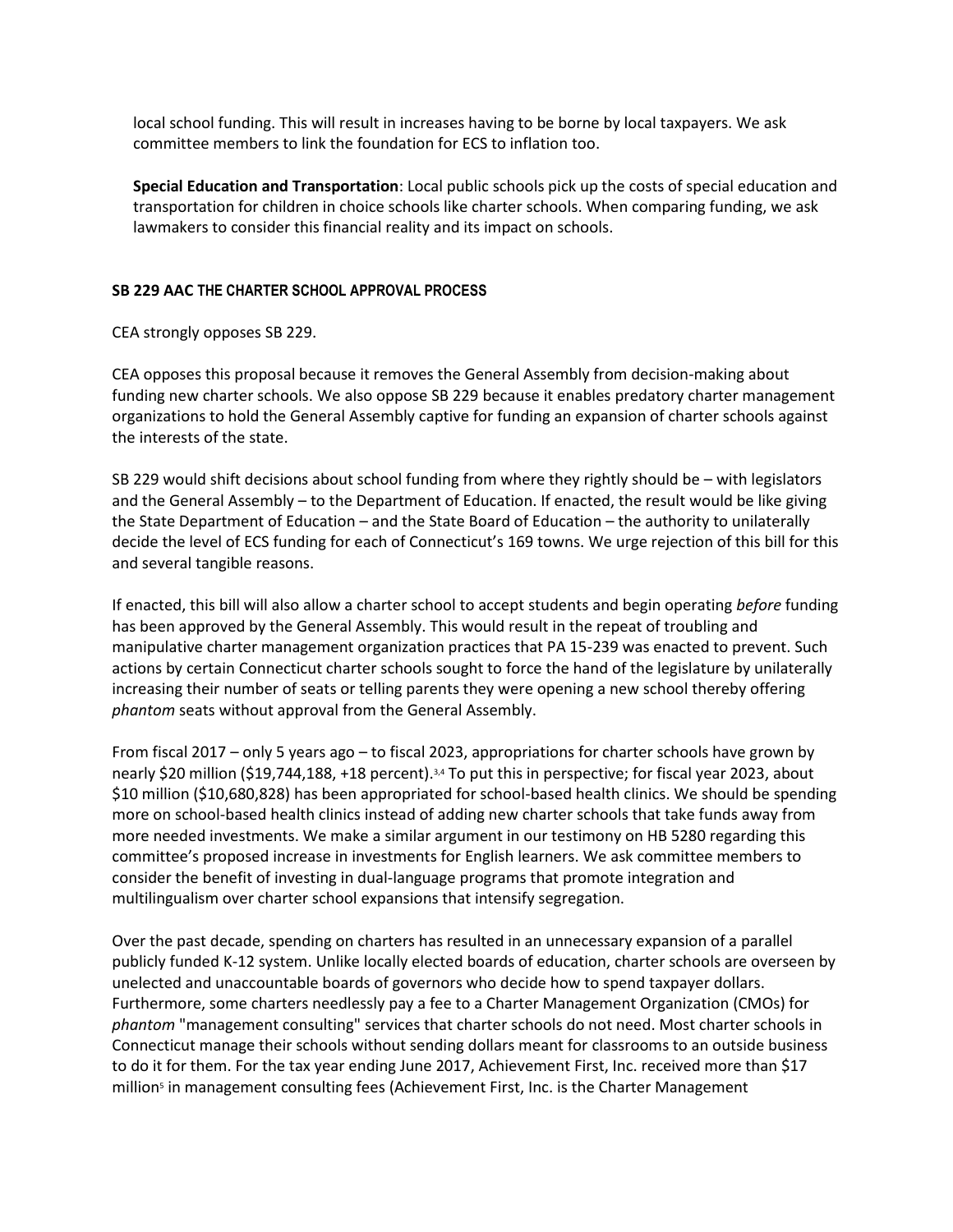Organization paid to operate Achievement First Bridgeport Academy, Achievement First Hartford Academy, Amistad Academy, and Elm City College Preparatory). This practice should be stopped. This bill will shift democratic oversight of taxpayer dollars given to charter schools from the General Assembly to the State Department of Education and the *unelected* State Board of Education. As previously noted, these taxpayer dollars then go to a charter school's *unelected* board of governors, and a significant amount is paid to CMOs. If enacted, SB 229 would roll back charter accountability measures enacted in PA 15-239, which made the charter school funding process more responsible by ensuring legislative oversight that was sorely missing in statute at that time.

CEA believes that the students in existing charter schools deserve fair funding. To that end, we advocate funding increases that lift all boats — including traditional neighborhood and magnet schools. We reject the premise that "market mechanisms" should redirect funds from the children in one school and send the funds to another as if students are widgets.

In closing, as the committee considers addressing the needs of charter school students in various bills under consideration, including SB 229 and HB 5283, we suggest spending existing appropriations more wisely by banning unnecessary *phantom* services from Charter Management Organizations and requiring the charters to abide by all the statutory provisions that apply to public schools to protect public school children. To that end, below are recommendations on how to increase accountability and transparency among Charter Management Organizations.

We also ask that you consider commonsense provisions to ensure taxpayer dollars are spent wisely and appropriately on the needs of students attending charter schools. State law should:

- 1. Require charter schools to keep students through high school graduation.
- 2. Require the Connecticut State Department of Education (CSDE) to report the number of students who left a choice school during the school year. Lawmakers should also consider instituting a confidential online exit survey for parents of children who leave, and provide a report in the aggregate on the reasons why.
- 3. Require the CSDE to publicly report the cost of special education services and student transportation borne by local public-school districts for students attending charter schools.
- 4. Require Charter Management Organizations to disclose and post on its website how much charter schools pay in management fees and the specific services each school gets in return.
- 5. Allow parents of students in a charter school to file a complaint directly with the Connecticut State Board of Education when a charter school does not meet its duties under law (e.g., charters should be subject to the provisions of CGS 10-4b).
- 6. Require charter schools to have the same transparency and public meeting requirements that all other public schools must give to parents and taxpayers. Not less.
- 7. Require applications for new or expanded state-funded charter schools to include an analysis informing the local Board of Education of how much state funding will be lost once the charter opens and annually after that. Furthermore, require a state-funded charter school to be approved by the town in which it will operate.